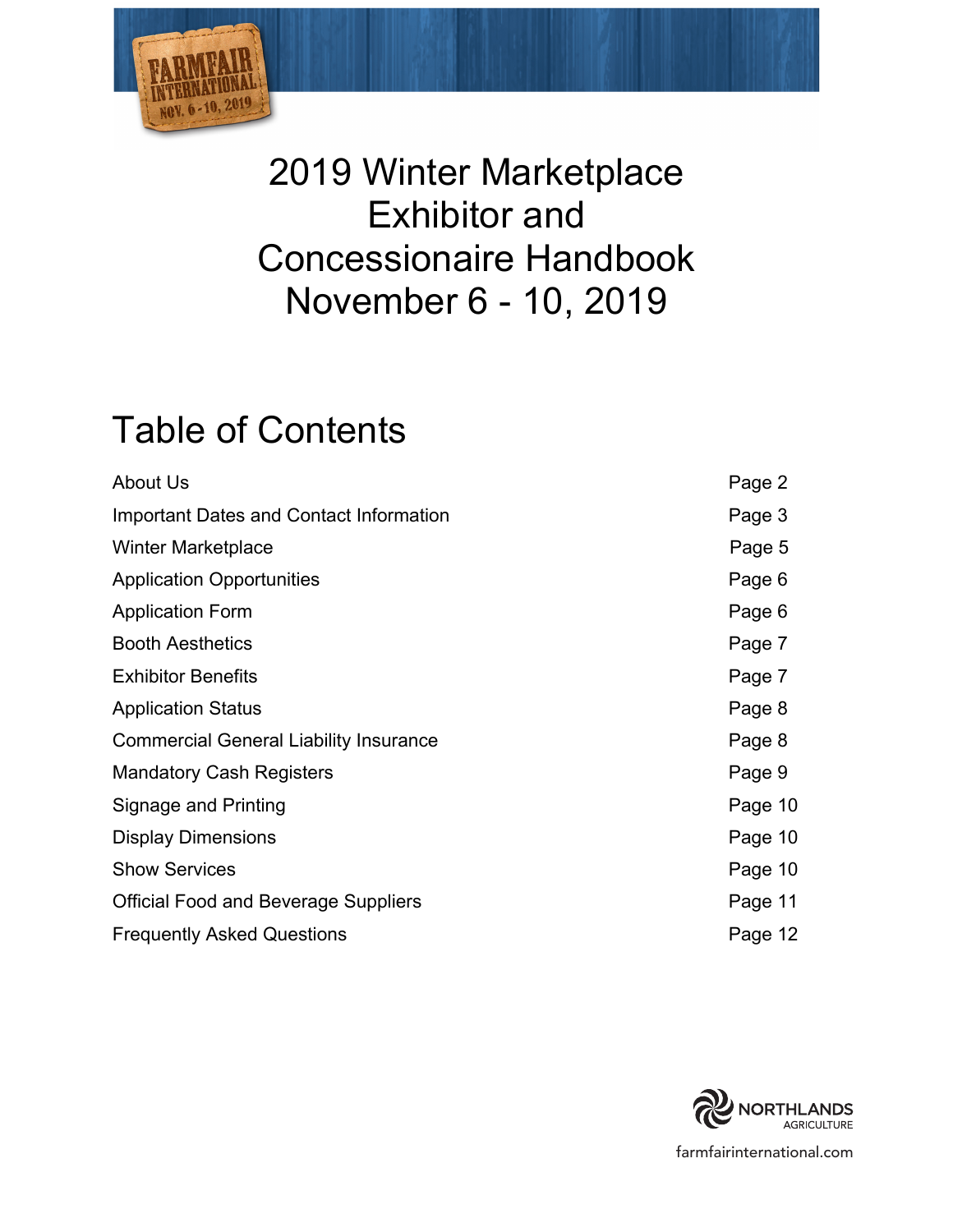

# About Us

### **Northlands' Vision**

At Northlands, delivering exceptional experiences and creating memorable moments is what we do. We aspire to be known as the industry leader in providing world-class entertainment, business development, and agricultural programming in Northern Alberta. Northlands will be synonymous with "best in class" for delivering entertainment experiences and business opportunities as a producer, corporate partner, facilitator, and host. As a community service based organization, all of our efforts and strategic planning is built around enriching the quality of life for our community and building prosperity for our city and region.

### **Farmfair International**

For over 40 years, Northlands has hosted Farmfair International, one of Canada's top agricultural shows, where over 30,000 guests come to the Edmonton EXPO Centre to show and sell top quality livestock. Visitors are entertained, educated, and engaged with beefed-up purebred and commercial cattle shows, world class equine sales, competitions, and clinics. Guests can enjoy a wide variety of western excitement, including stock dog trials, team penning competitions, the Heritage Ranch Rodeo and more.

Northland is dedicated to enhancing the growth of the agriculture industry. By providing interactive educational programming for elementary aged students, Northlands supports Alberta's farming future and the agricultural industry at large.

### **Purpose**

This guidebook is created to help make the application process easier and smoother by providing the most up-to-date information regarding Farmfair International - Winter Market Place and Industry Hall.

Every effort is made to ensure all the information is accurate upon publication. However, the information is subject to change without notice.

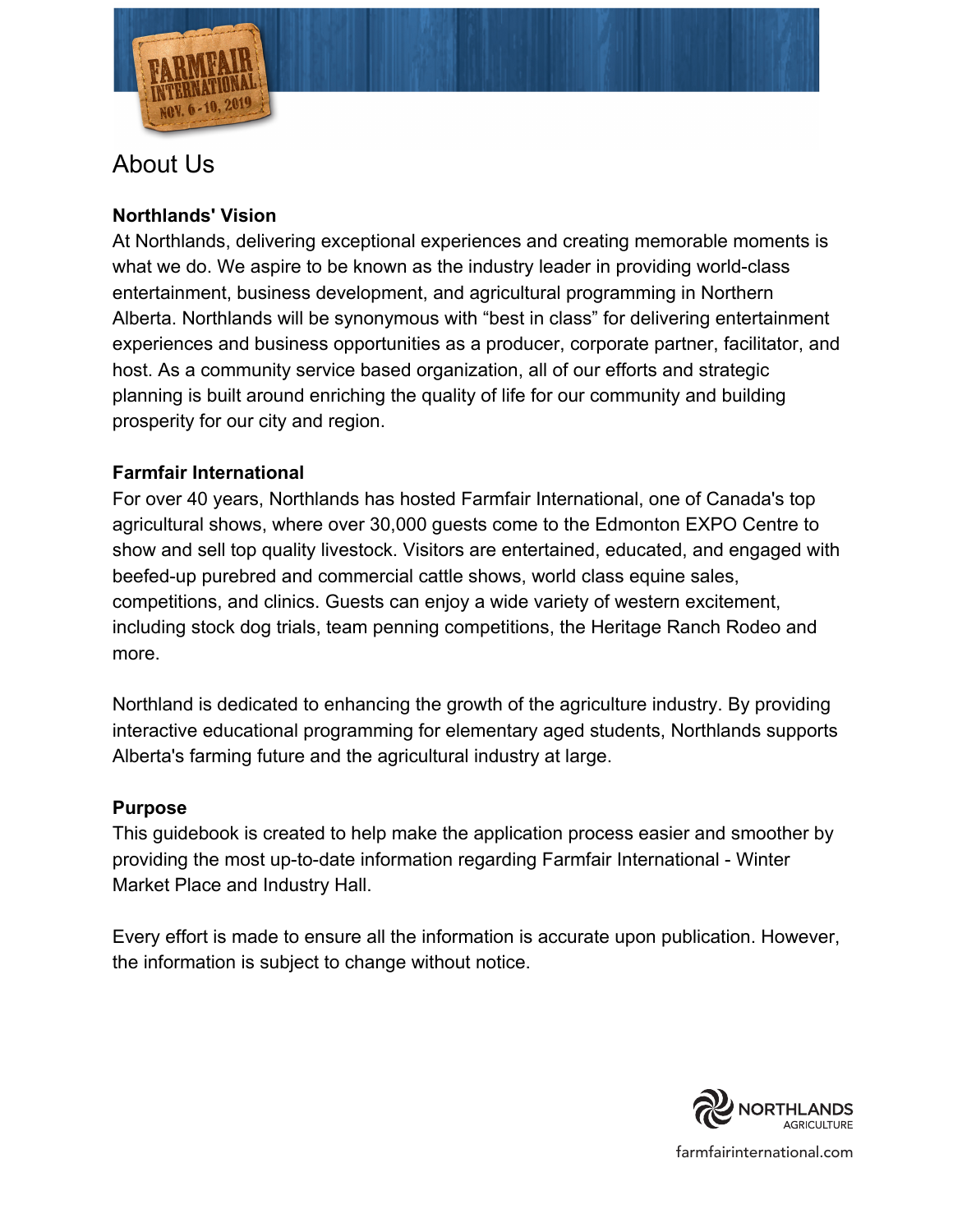

### Important Dates and Contact Information

**Farmfair International Dates and Times – November 6 - 10, 2019** 

**Winter Marketplace - Hall F/G Industry Showcase - Hall E**

November 6-9 November 10

10 a.m. to 7 p.m. 10 a.m. to 5 p.m.

### **Exhibitor Show Office – Hall F1 Show Office**

| November 4 and 5 | $9$ a.m. to $9$ p.m. |
|------------------|----------------------|
| November 6 - 9   | 9 a.m. to 7:30 p.m.  |
| November 10      | 9 a.m. to 5:30 p.m.  |

#### **Exhibitor/Concessionaire Application Deadline – September 20, 2019**

The completed Exhibitor/Concessionaire Applications, with full booth payment, must be received by Northlands by October 18, 2019 Exhibitor/Concessionaire Applications received without the full payment attached will not be considered. Late Exhibitor/Concessionaire Applications will automatically be put on a wait-list and will only be reviewed if exhibit or concession space becomes available.

#### **Insurance Deadline – October 18, 2019**

Certificates of insurance confirming the required insurance coverage is in place must be provided to Northlands on or before October 18, 2019 Licensees who have not complied with the insurance requirements will not be permitted to set-up their exhibit or concession.

#### **Move-In**

All Exhibitors/Concessionaires MUST check in prior to set up at the EXPO Centre Hall F Show Office. If you are unable to move in on the specified dates and times allotted, please call the Northlands Exhibits @ 780.491.3440 and/or advise your show manager. Exhibitors/Concessionaires who have **NOT** paid in full or provided insurance will not be permitted to set up or receive the Exhibitors/Concessionaires move in package, so please insure all documentation is submitted on or prior to **October 18, 2019**

#### **Move-In for the Winter Marketplace and Industry Hall November 4 and 5, 2019**

The move-in for the **Winter Marketplace and Industry Showcase** begins on Monday, November 4 from 9 a.m. to 10 p.m. Move in will continue on Tuesday, November 5 from 9 a.m. - 10 p.m. The schedule of move-in will be based on location and provided at a later date.

\* The Licensee's specific move-in and move-out times will be indicated at a later date. The Licensee must set up the exhibit or concession during their scheduled move-in dates and times. The Licensee's exhibit or concession must be in good order and ready (including any carpentry work or painting) prior to the conclusion of the move-in. Please note that no vehicles will be allowed in any Northlands building or on the roadways of Northlands' grounds after move-in.

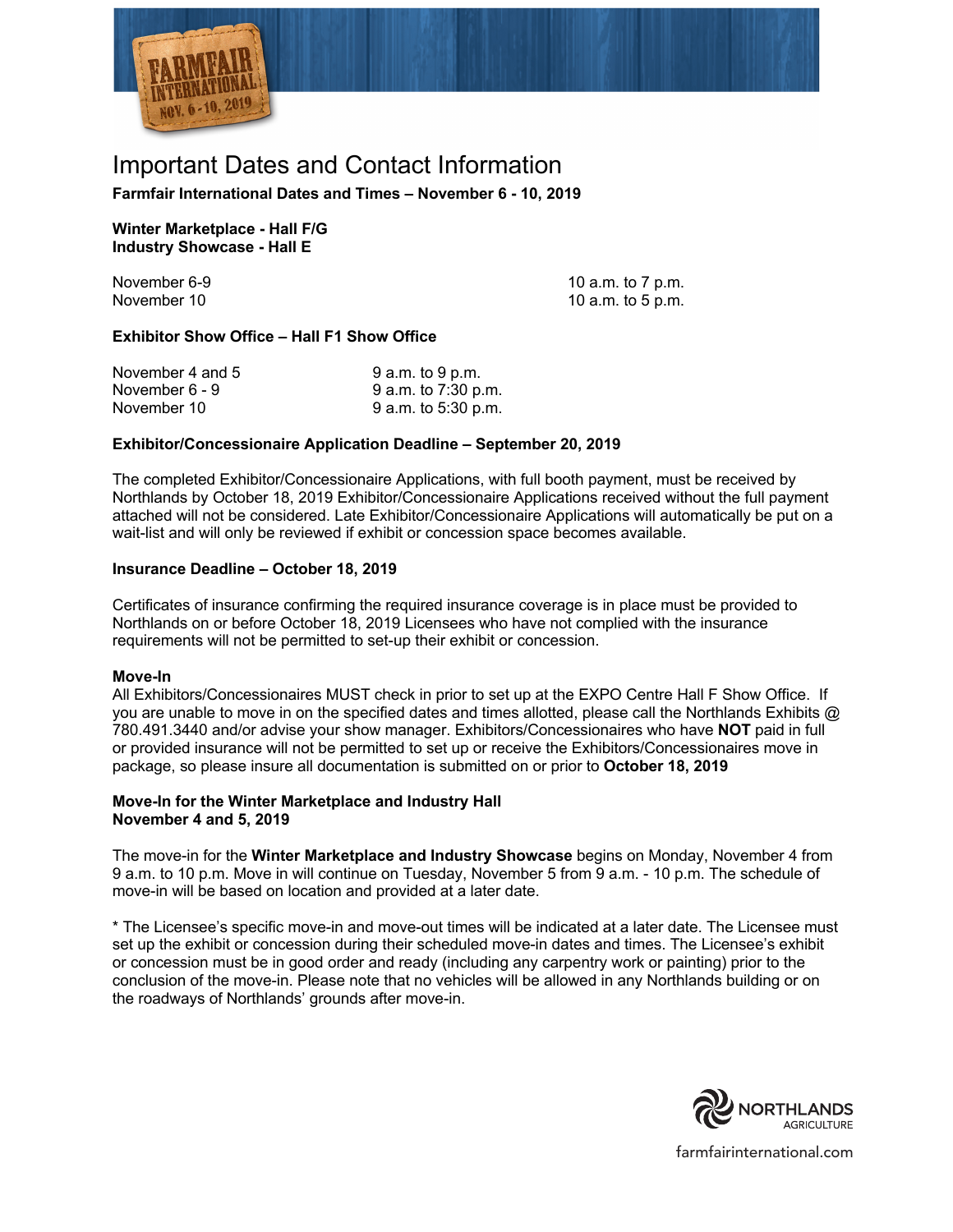

#### **Move Out All Exhibitors - Sunday November 10, 2019**

#### **Move-out will commence at 5:15 p.m. on November 10 for all Exhibitors/Concessionaires, and will continue until 1 p.m. on November 11.**

Any items left within the halls after November 11 at 1 p.m. must have arrangements made with GES for storage. Additional fees may be applicable. Contact GES for further details.

\*Exhibits or concessions must not be taken down or removed until the conclusion of Farmfair International. The Licensee must remove its exhibit or concession during the move-out times and vacate Northlands' grounds prior to the conclusion of the move-out. Any items, equipment or property of the Licensee left on Northlands' grounds after move-out is not permitted and may be removed and disposed of at the Licensee's expense.

#### **Contact Information: Winter Market Place**

T. 780.491.3440 E. aunger@northlands,com

Courier/In-Person Mailing Northlands Northlands 2693 Broadmoor Boulevard 2693 Broadmoor Boulevard Suite 132 Suite 132 Sherwood Park, Alberta, Canada T8H 0G1 Sherwood Park, Alberta, Canada T8H 0G1

### Winter Marketplace

**Location:** Edmonton EXPO Centre Industry Hall- Hall E Winter Market Place – Halls F/G

### **Winter Market Place- Hall F/G**

A premier shopping experience that features over 200 exhibits and concessions and spreads across 86,000 square feet in the Edmonton EXPO Centre. The program focus is to provide a dynamic array of exhibits that feature items that appeal to our Farmfair International shoppers. The product line will consist of Western Apparel and Tack, Saddles, Home Décor, Fashion Accessories, Livestock Equipment, Trailers, quality displays, and one-of-a kind art presented by original artists which will make great unique gifts just in time for The Holidays.

#### **Industry Showcase**

Top quality agriculture equipment, trailers, up to date technology, service and product demonstrations.

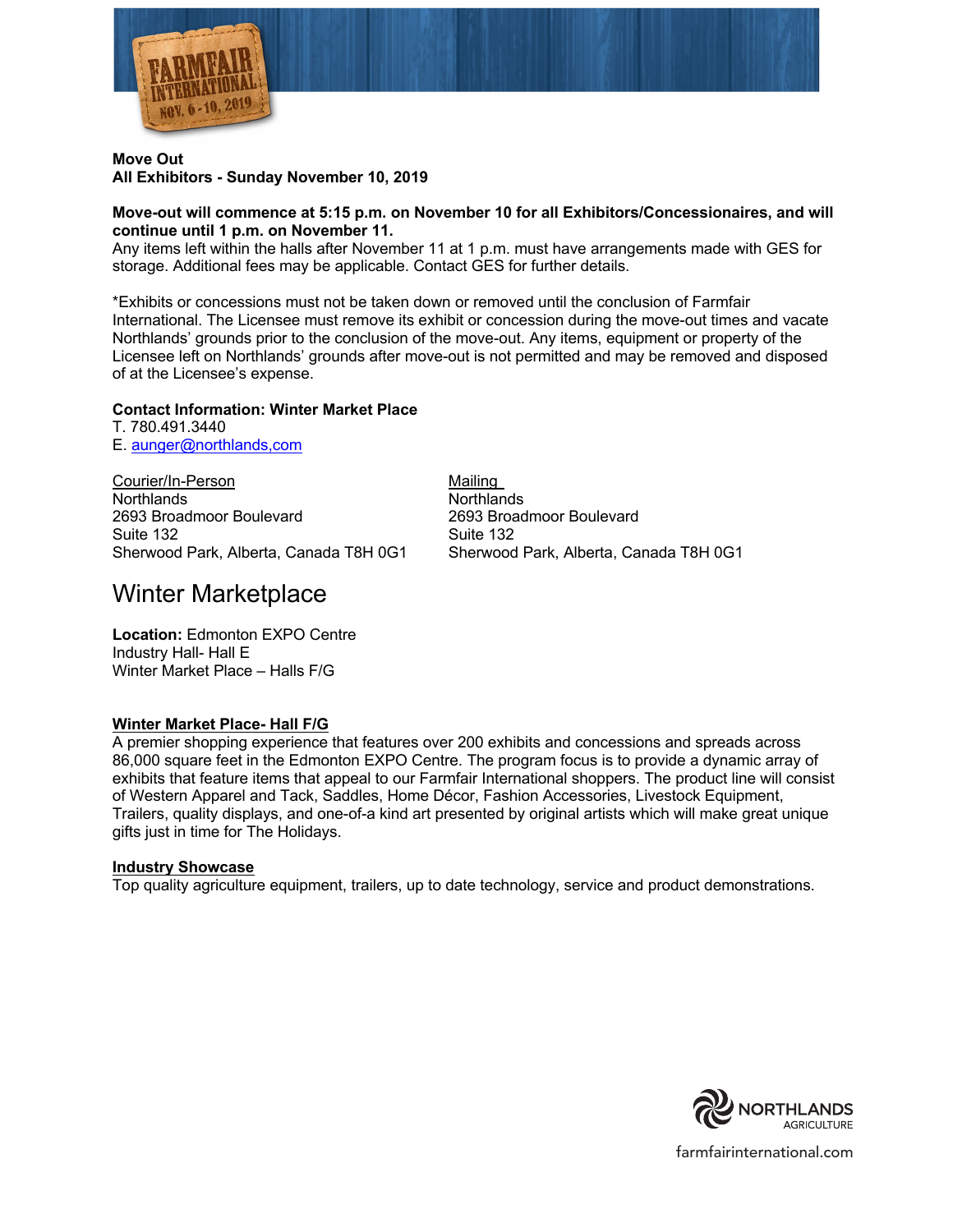

### **Exhibit or Concession Space Allocation:**

Licensees may request a specific exhibit or concession location. Northlands will attempt to accommodate the request (but cannot guarantee a requested location will be assigned to any Licensee). Should adjustments to a floor plan be necessary, Northlands reserves the right to relocate exhibits and concessions as required.

### *Apply today and be a part of the show!* Application Opportunities

| <b>Winter Marketplace</b><br><b>Halls F and G</b>                                                                                                                                                     | <b>Booth</b>             | Rate                  |
|-------------------------------------------------------------------------------------------------------------------------------------------------------------------------------------------------------|--------------------------|-----------------------|
| The Winter Marketplace is a shopping experience<br>at Farmfair International that features over 200<br>exhibits and concessions and spreads across 86,000<br>square feet in the Edmonton EXPO Centre. | Corner/Premium           | \$13/sq. ft           |
|                                                                                                                                                                                                       | Inline/Premium           | $$12$ /sq. ft         |
|                                                                                                                                                                                                       | Corner regular           | $$11/sq.$ ft          |
|                                                                                                                                                                                                       | Inline/regular           | $$10/sq.$ ft          |
|                                                                                                                                                                                                       |                          |                       |
| <b>Industry Showcase</b>                                                                                                                                                                              | Greater than 400         | \$8/Sq. Ft. plus GST  |
| Hall E                                                                                                                                                                                                | Sq. Ft.                  |                       |
| Livestock Equipment is the place to find trailers,<br>horse stalls, animal bedding and much more.                                                                                                     | Less than<br>400 Sq. Ft. | \$12/Sq. Ft. plus GST |

### Application Form

To apply to be an exhibitor, please refer to:

farmfairinternational.com/events-exhibitors/winter-marketplace/

### **Booth Allocation:**

Every effort will be made to accommodate requests for specific booth spaces; however final allocation will be made by the Commercial Exhibits Management. Should adjustments to the floor plan be necessary, Northlands reserves the right to relocate as required.

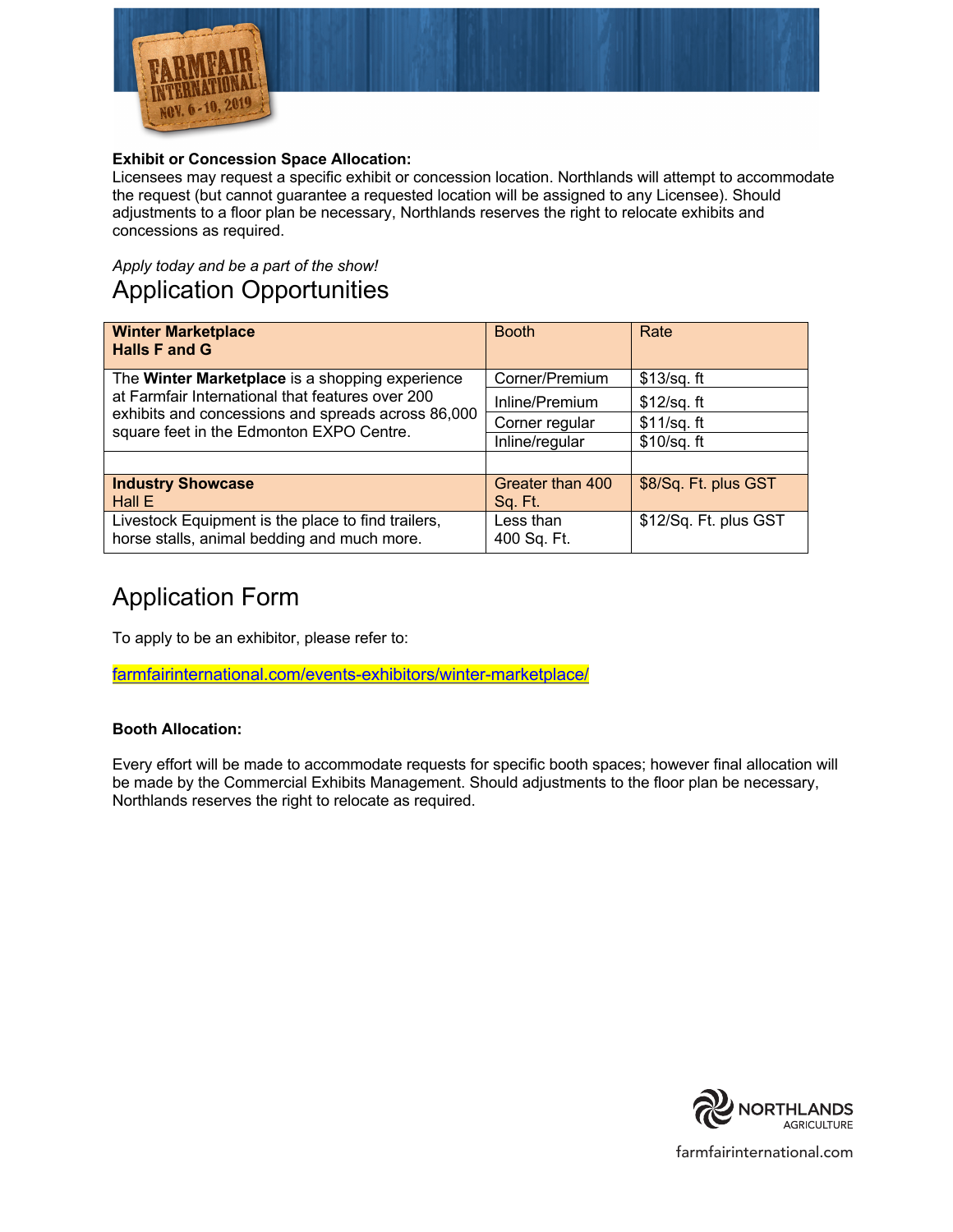

### Booth Aesthetics

- Display the booth or concession in a professional manner and in good structural condition.
- Keep exhibit or concession fully stocked and staffed at all times during the hours of operation.
- Everyone is entitled to a reasonable sightline; be respectful of the other vendors by not encroaching their space and blocking their sightlines.
- Be creative and think out-of-the-box; your booth should reflect your product and brand image.
- Storage of material is permitted for designated booths, but must not be visible to the public.
- The product within your booth must be presentable, clean, and free of damage.
- Hand-written signs will not be permitted. Booth signage must be clear and designed in a professional manner.
- The Commercial Exhibits team has the right to adjust any aspect of the booth display which does not adhere to regulations.
- Open concept booths are encouraged.
- Certain locations will allow for greater flexibility. However, in some cases, it may be necessary to adjust your exhibit and its contents, so that they do not impede with the rights of the other vendors. This will be at the discretion of the Northlands Team.
- Vendor staff are not permitted to work outside of their allocated booth space.
- Have staff that is alert and professional, and that maintain a professional appearance and attitude with guests at all times.
- Conspicuously display the permits required by any government agency.

### Exhibitor Benefits Hall F/G- Winter Marketplace

The following may be included with every 100 square feet of Exhibit space purchased:

- Two (2) folding chairs
- One (1) 8' skirted table (black)
- 800 watt electrical outlet
- Storage space (available behind Hall F and G located on the map "storage").
- One (5) day accreditation pass per Exhibitor/Concessionaire for every 100 sq.ft. purchased within the Winter Market place and Industry hall. These passes will be issued in your exhibitor's package at move-in. Passes must be worn at all times when on Northlands property. This pass will grant you access into the EXPO Centre with access to halls as identified on the given badge.
- Complementary parking.

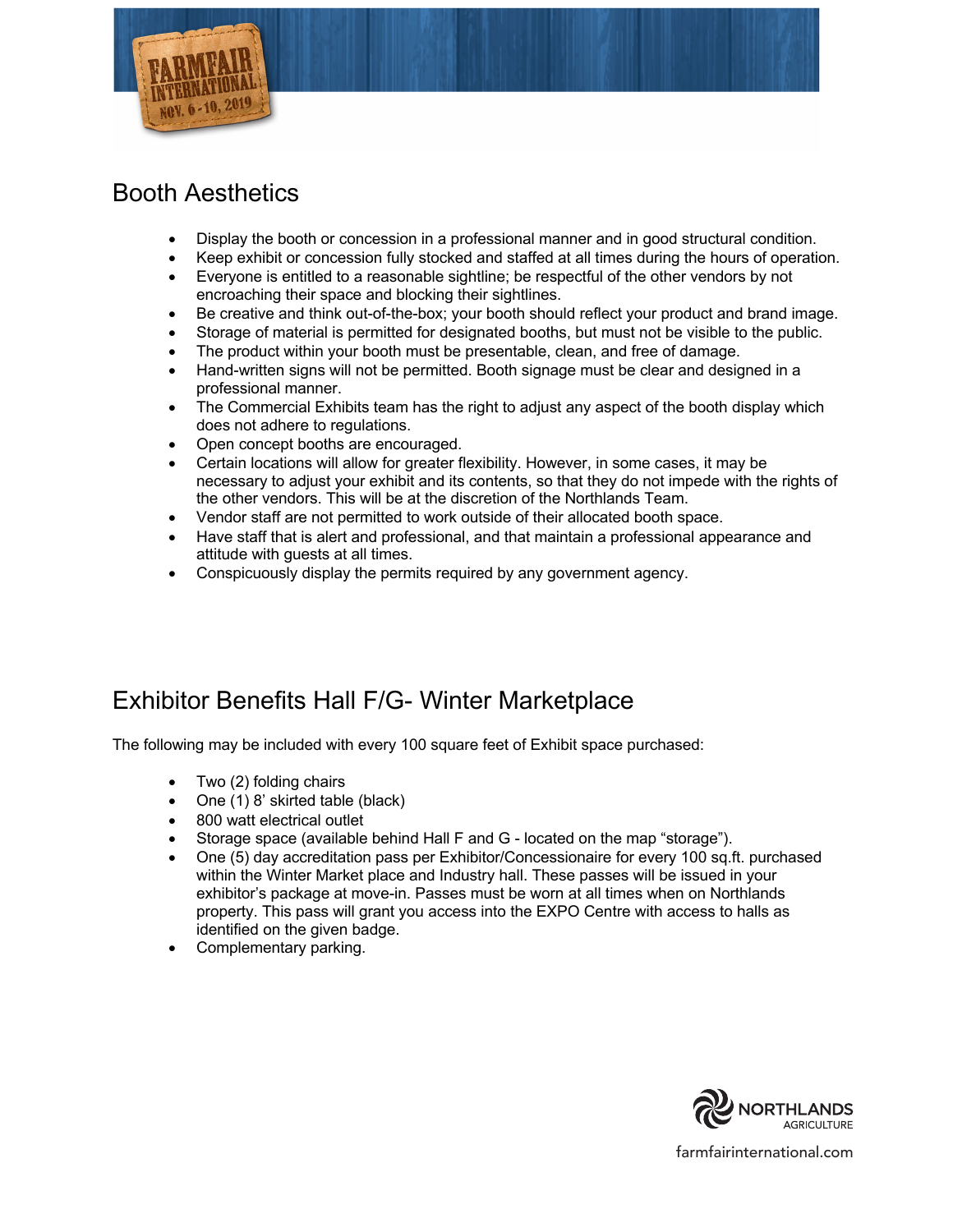

# **Application Status**

| <b>Accepted</b>                                                                                                                                                                                                                                                            | Waitlisted                                                                                                                                                                                                             | <b>Not Accepted</b>                                                                                                                                                                                                                                                                                                                                                                                                                                                                   |
|----------------------------------------------------------------------------------------------------------------------------------------------------------------------------------------------------------------------------------------------------------------------------|------------------------------------------------------------------------------------------------------------------------------------------------------------------------------------------------------------------------|---------------------------------------------------------------------------------------------------------------------------------------------------------------------------------------------------------------------------------------------------------------------------------------------------------------------------------------------------------------------------------------------------------------------------------------------------------------------------------------|
| Congratulations!<br>You have been formally<br>offered a letter indicating your<br>acceptance<br>A deposit has been received.<br>Your License Agreement<br>Contract has been signed by<br>the authorized representatives<br>of both parties (the Vendor<br>and Northlands.) | Your application has been<br>waitlisted. Some reasons may<br>include, but not limited to:<br>• Duplication of the same or<br>similar product.<br>• Applications received after the<br>deadline of September<br>20,2019 | Your application has been not<br>considered acceptable for a<br>number of reasons, including but<br>not limited to:<br>Pyramid sales, jam auctions<br>or card table exhibits.<br>Products not meeting<br>Canada's Office of Consumer<br>Affairs Codes and<br>Regulations.<br>Obscene or offensive<br>products.<br>Display, sales, advocacy,<br>products or paraphernalia that<br>promote illegal substances.<br>Knives of any kind, swords,<br>guns or weapons, offensive<br>symbols. |

## Commercial General Liability Insurance

(a) Generally, Licensees must have in force: \$2,000,000, \$5,000,000, or \$10,000,000 (depending on risk, as determined by Northlands) in Commercial General Liability Insurance (per occurrence) covering liabilities for bodily injury, personal injury, death and property damage including products and completed operator's liability. This insurance shall name "Edmonton Northlands", the "City of Edmonton" and "Edmonton Economic Development Corp." as additional insureds. A minimum of \$2,000,000 Standard Automobile Insurance providing third party liability coverage for bodily injury and property damage insurance.

The particular insurance coverage requirements specific to each Licensee will be indicated in the License Agreement. The insurance coverage described above is Northlands' general insurance coverage requirement only and is subject to the insurance requirements outlined in the License Agreement.

Licensees must provide to Northlands a certificate of insurance confirming the required insurance coverage is in place on or before October 18, 2019. Licensees who have not complied with the insurance requirements will not be permitted to set-up their exhibits or concessions.

Northlands' number one priority is safety. Appropriate insurance is required to ensure the protection of all parties involved.

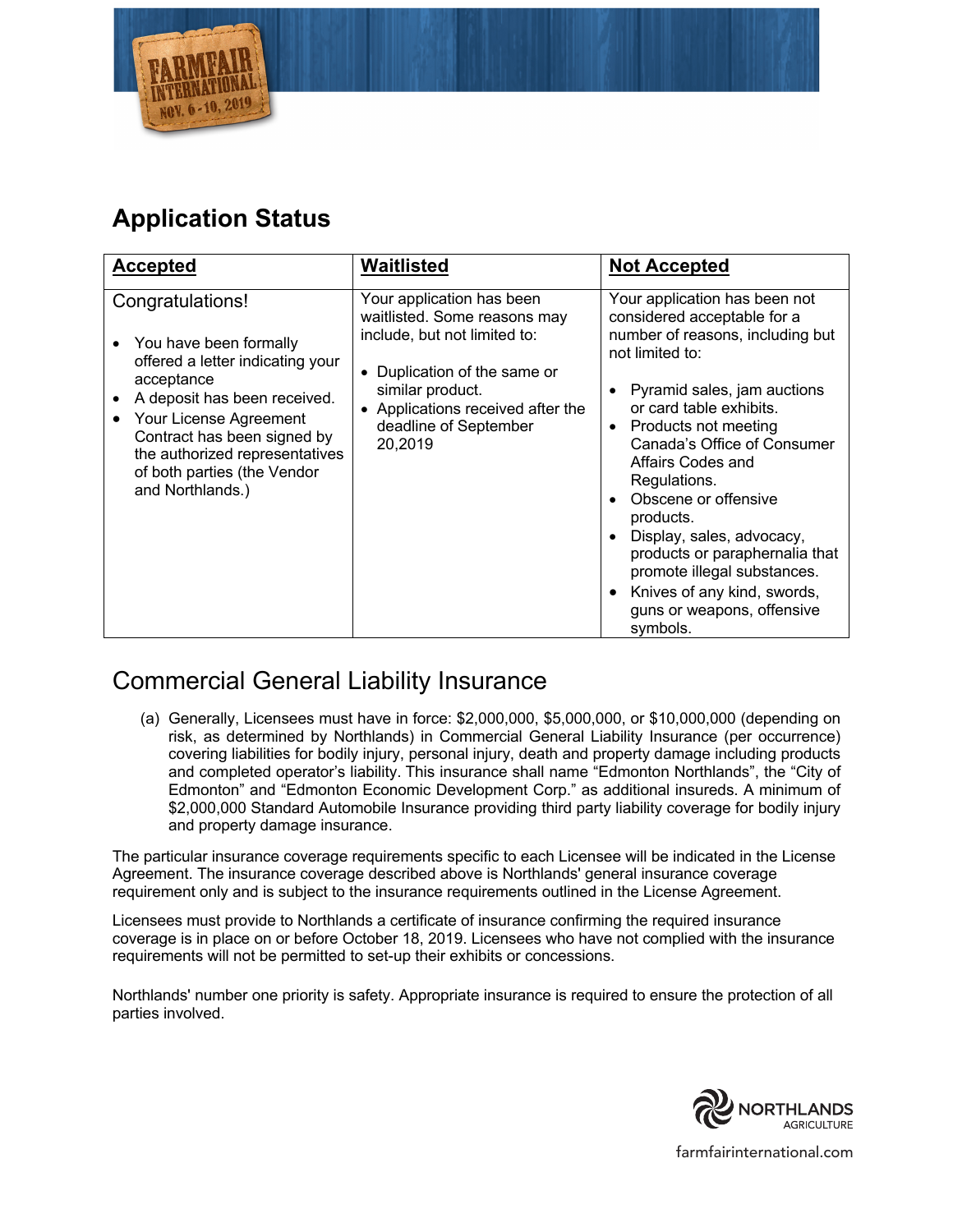

### Mandatory Cash Registers Food and Beverage concessionaires ONLY

All concessionaires are required to process every sale through a till meeting the following requirements. Periodic auditing may occur at any time during the event. Receipts must be made available to customers.

- Non Resettable Z totals and Z counter
- Consecutive transaction numbers
- Detail tape with time, date and till I.D.
- Pricing screen for customers
- Preset pricing keys
- After transaction receipt
- Cash drawer must be closed after totaled

If your existing cash register does not meet these requirements or you do not currently operate a till, please contact:

Edmonton Cash Registers Co. Ltd 10330-95 Street Edmonton, Ab T5H 2B5

P. 780.424.1957 F. 780.429.3468 edmcash@telus.net

Periodic auditing may occur at any time during the event. Receipts must be made available to customers.

# Signage/Printing

All exhibit and concession signage must be professionally created (hand-written signs **will not be permitted)**. Exhibit and concession signage must be clear and designed in a professional manner. Licensees must prominently display signs showing the products and the price of the products.

### Display Dimensions

No part of an exhibit may exceed the height of 8' for the back of a booth or 3' high for sides of booths supplied by NORTHLANDS' unless prior approval of NORTHLANDS has been obtained at the time parties enter into this Agreement. Please note: Any booth behind an end cap booth will have one 8ft high side wall.

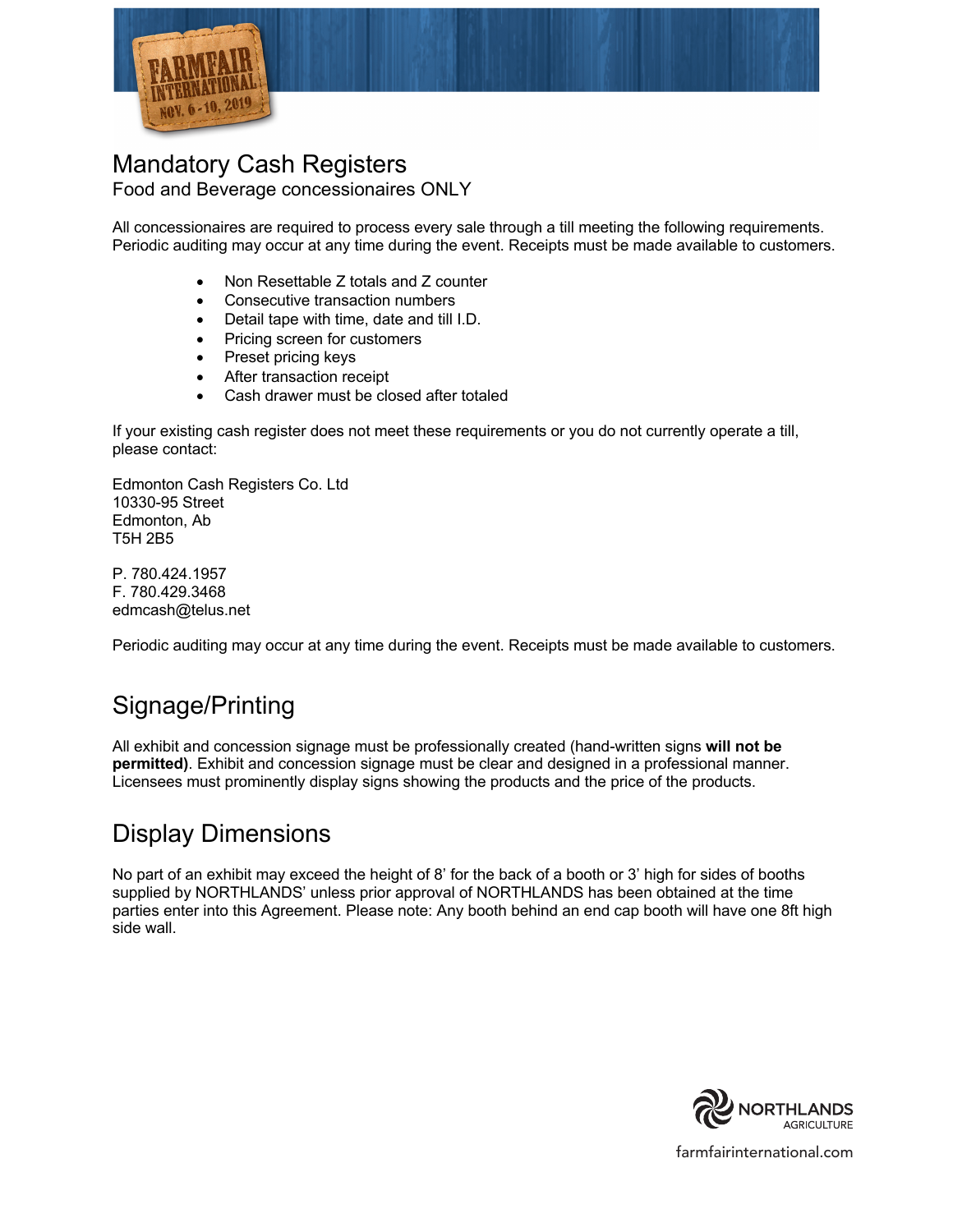

### Show Services

### **ShowTech Power and Lighting**

All power and lighting required for indoor exhibits located within the Edmonton EXPO Centre must be ordered directly through Showtech Power & Lighting. P. 780.429.1162 F. 780.424.4715 Website: www.showtech.ca

### **GES Canada – Display and Show Services**

Licensees may order booth display and exhibit decor directly through GES Canada.

P. 877.505.7767 F. 877.469.1619 Website: www.gesexpo.ca

To order, Licensees should contact GES Canada and Showtech Show Services directly.

### Official Food and Beverage Suppliers

#### **General Information**

All food and beverage products must be ordered through the mandatory suppliers identified below. Licensees operating concessions shall not bring any food or beverage products on Northlands' grounds before, during, or after Farmfair unless written approval is provided by Northlands.

### **Sysco**

Sysco Food Service Inc. will continue to be the exclusive food service distributor of all food and beverage products including produce meats, frozen foods, dry line, grocery, paper supplies, dairy products and related items (with the exception of ice, soft drinks, bottled water, fruit juices and ice tea, Harlan Fairbank's products, and bread) for Licensees operating concessions.

#### **Coca-Cola**

Any soft drinks, juices, juice drinks, energy drinks, and bottled water must be Coca-Cola brands.